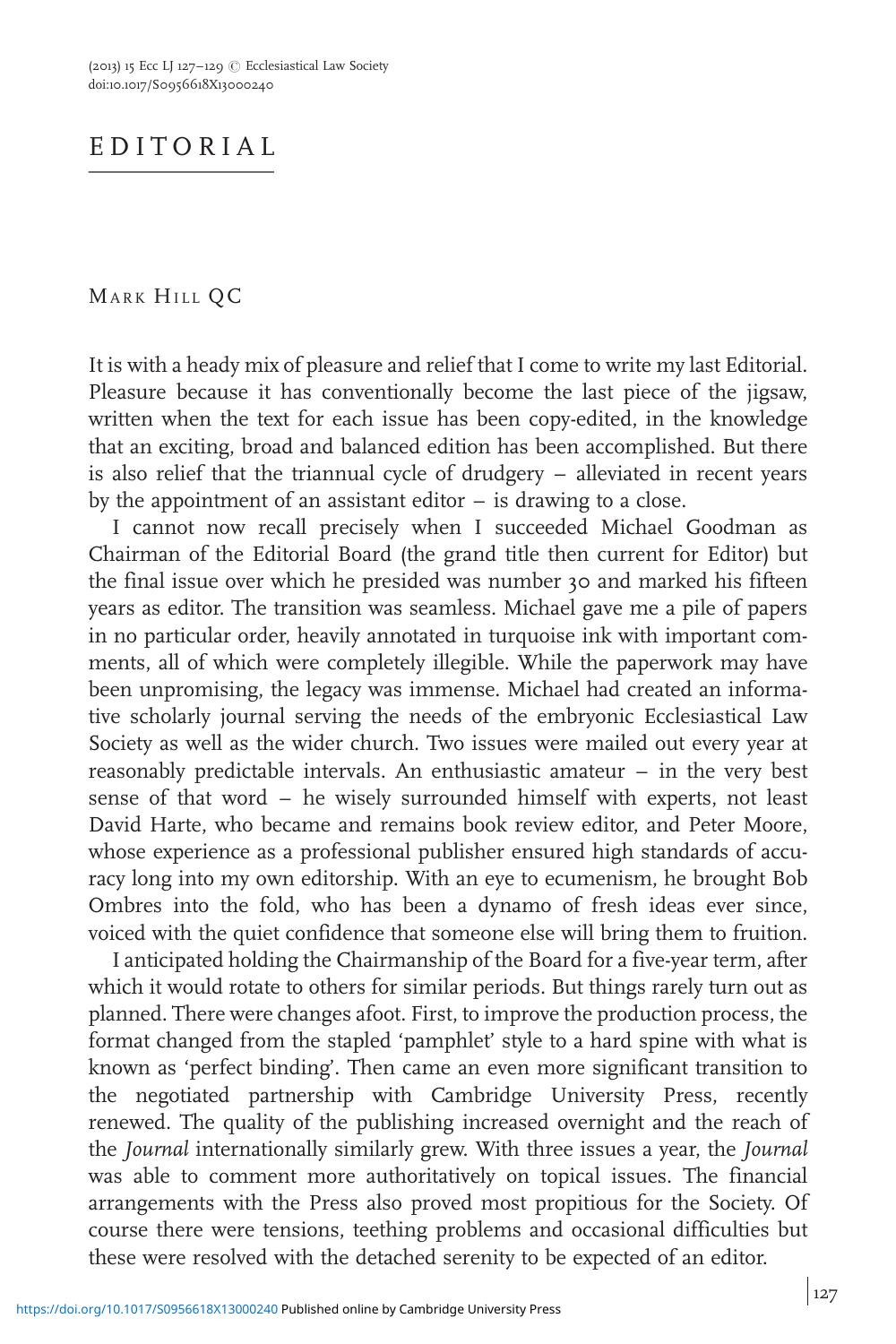Somewhat unexpectedly therefore, I have found myself in the editorial chair for a little over a decade. This tour of duty reached its height with the twenty-fifth anniversary of the founding of the Society, celebrated with the commissioning of some of the finest writing in the field of ecclesiastical law for its Silver Jubilee volume and a hugely stimulating conference at Emmanuel College, Cambridge. It would be otiose for me to attempt a retrospective analysis of the past years: this task has been admirably undertaken already by both Stephen Slack<sup>1</sup> and Charles George.<sup>2</sup> However there are certain resonances with other events over the past ten years that merit mention. My editorship coincides almost exactly with the span of the tenure of Lord Williams of Oystermouth as Archbishop of Canterbury. He attracted much criticism in the media but will be remembered as the most scholarly of archbishops in recent years and a man of deep spirituality. Specifically, his much-derided comments on accommodating other belief systems<sup>3</sup> will undoubtedly prove prophetic.<sup>4</sup> Equally the period neatly matches the decade given to parochial church councils to register chancel repair liability after which it ceases to be an overriding interest,<sup>5</sup> following the historic decision in Aston Cantlow Parochial Church Council v Wallbank. <sup>6</sup> Slightly less exact, but significant nonetheless, is the first ten years in the life of the Human Rights Act 1998, which came fully into force on 1 October 2000. The refocusing of legal thinking on freedom of religion is now widely discussed, not least in the very recent decision of the European Court of Human Rights in Strasbourg in Eweida and Others v United Kingdom.<sup>7</sup> In addition, the past ten years have seen the tide ebb and flow on the consecration of women as bishops; the engagement of churches in legislation for civil partnerships and, latterly, same-sex marriage; radical rethinking of the role of worship and religious education in state schools; and the removal of the presumption of public benefit for charities. For the Church of England, this period has witnessed a wholly new system of clergy discipline, as well as simplified procedures for pastoral reorganization to include the merger of dioceses. Issues of disestablishment have also become more current. The faculty jurisdiction remained active throughout the decade, and its determinations are now more systematically reported. These include the application of the Bishopsgate questions, which have come and gone. We live in interesting times, and it has been fascinating to have been at the helm of this Journal during such a period.

3 R Williams, 'Civil and religious law in England: a religious perspective', (2008) 10 Ecc LJ 262–282.

5 Land Registration 2002 (Transitional Provisions) (No 2) Order 2003, SI 2003/2431.

7 Eweida and Others v The United Kingdom, App Nos 48420/10, 59842/10, 51671/10 and 36516/10 (ECtHR, 15 January 2013).

<sup>1</sup> S Slack, 'Synodical government and the legislative process', (2012) 14 Ecc LJ 43–81.

<sup>2</sup> C George, 'The ecclesiastical common law: a quarter-century retrospective', (2012) 14 Ecc LJ 20–42.

<sup>4</sup> See R Griffith-Jones (ed), Islam in English Law: rights, responsibilities and the place of sharia (Cambridge, 2013).

 $6$  [2004] 1 AC 546.